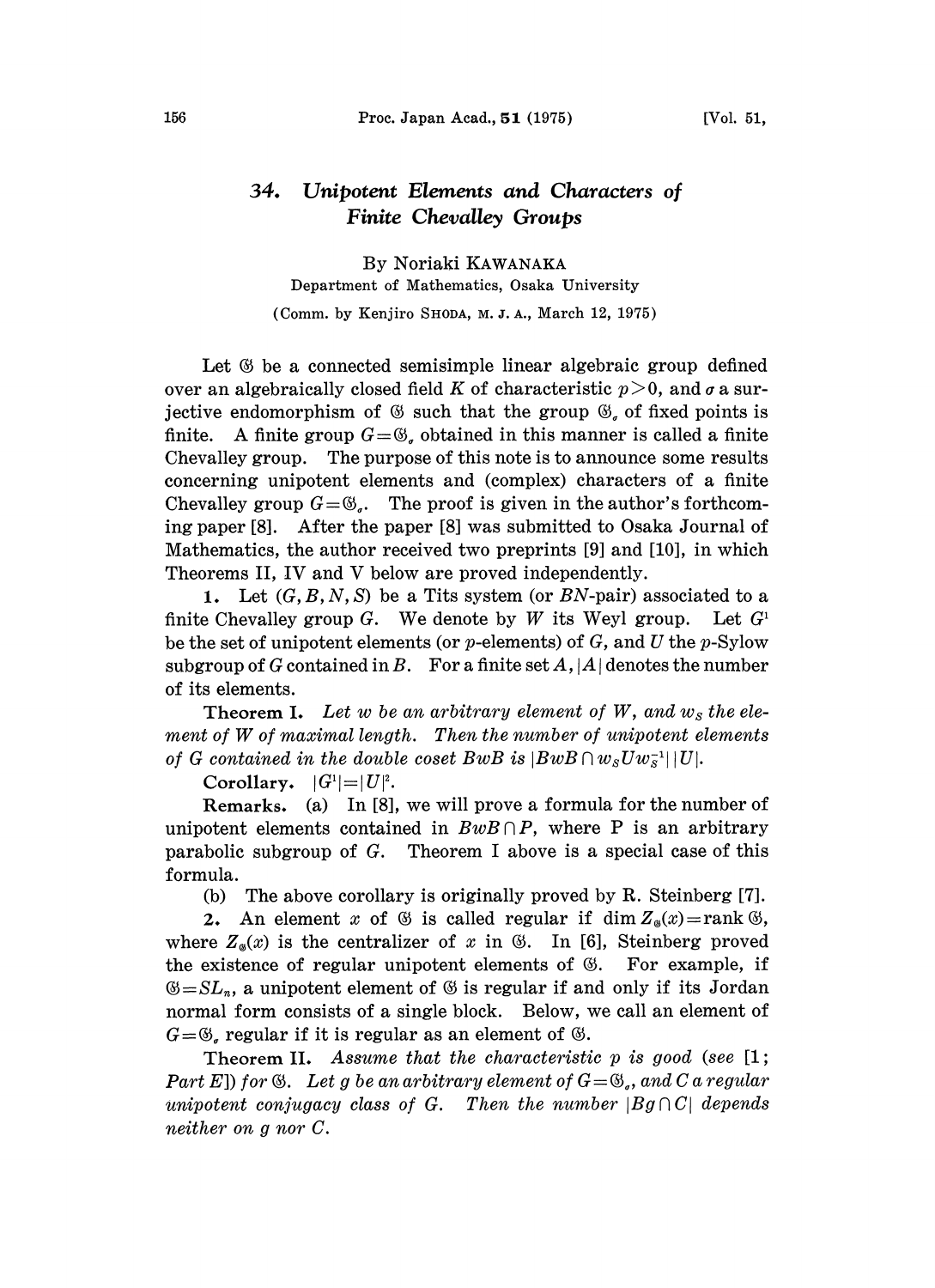3. For a subgroup H of  $G, 1<sub>H</sub>$  denotes the trivial character of H. If  $\theta$  is a character of H, i[ $\theta$ |H $\rightarrow$ G] denotes the character of G induced from  $\theta$ . Let P be a parabolic subgroup of G. Since P is a finite group with a BN-pair, there is an irreducible character  $\xi_P$  of P called the Steinberg character (see [2]).

Theorem III. Let P and  $\xi_P$  be as above. Let  $\chi$  be an irreducible character of G contained in  $i[1_B|B\rightarrow G]$ . Then

 $\sum_{u \in G^1} \chi(u) i[1_P | P \rightarrow G](u) = \sum_{u \in G^1} \chi(u) i[\xi_P | P \rightarrow G](u),$ where  $\hat{\gamma}$  is the "dual character" ([5]) of  $\chi$  defined using Goldman's involutory automorphism ([4]) of the Hecke algebra  $H_c(G, B)$ .

Corollary.  $\sum_{u \in G_1} \chi(u) = |U|\hat{\chi}(1)$ .

4. Theorem IV. Assume that  $\mathfrak G$  is adjoint and p is good for  $\mathfrak G$ . Let  $\chi$  be an irreducible cuspidal character of  $G=\mathfrak{G}_{\sigma}$ , and u a regular unipotent element of G. Then  $\chi(u)=\pm 1$  if  $\chi$  is contained in the character induced from <sup>a</sup> linear character of U in "general position" (in the sense of Gel'fand and Graev [3]), and  $\chi(u)=0$  otherwise.

5. Theorem V. Assume that p is good for  $\mathcal{B}$ . Let  $\chi$  be an irreducible character of  $G=\mathfrak{G}_\sigma$  contained in  $i[1_B|B\rightarrow G]$ . Let u be a regular unipotent element of G. Then

$$
\chi(u) = \begin{cases} 1 & \text{if } \chi = 1_a, \\ 0 & \text{if } \chi \neq 1_a. \end{cases}
$$

Using an elementary lemma, Theorem II and Theorem V can be translated into each other. The author does not know whether these two theorems hold in any characteristic  $p>0$  or not. But, at least, the following weaker forms of II and V hold without restriction on  $p>0$ .

Theorem II'. The number of regular unipotent elements contained in each coset Bg  $(g \in G)$  does not depend on g.

Theorem V'. Let  $\chi$  be as in Theorem V, and  $G_r^1$  the set of regular unipotent elements of G. Then

$$
\sum_{u \in G^1} \chi(u) = \begin{cases} |G^1_r| & \text{if } \chi = 1_G, \\ 0 & \text{if } \chi \neq 1_G. \end{cases}
$$

## References

- [1] A. Borel et al.: Seminar on Algebraic Groups and Related Finite Groups, Lecture Notes in Mathematics 131. Springer, Berlin-Heidelberg-New York (1970).
- [2] C. W. Curtis: The Steinberg character of a finite group with a  $(B, N)$ -pair. J. Algebra, 4, 433-441 (1966).
- [3] I. M. Gel'fand and M. I. Graev: Construction of irreducible representations of simple algebraic groups over a finite field. Soviet Math. Dokl., 3, 1646- 1649 (1962).
- [4] N. Iwahori: On the structure of the Hecke ring of a Chevalley group over